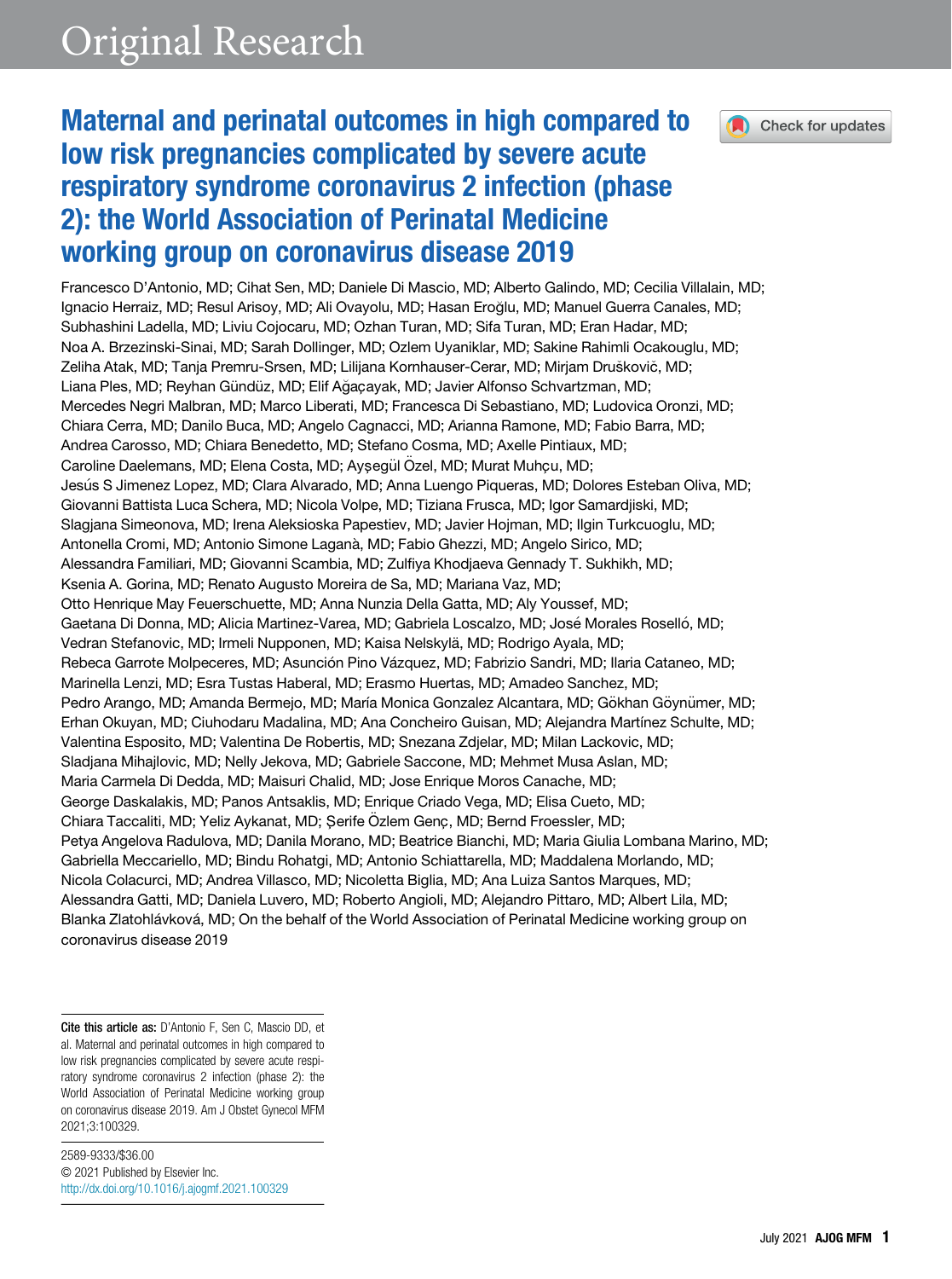**BACKGROUND:** It has still to be ascertained whether severe acute respiratory syndrome coronavirus 2 infection in pregnancy is associated with worse maternal and fetal outcomes compared to low risk gestations.

**OBJECTIVE:** This study aimed to evaluate maternal and perinatal outcomes in high- and low-risk pregnancies complicated by severe acute respiratory syndrome coronavirus 2 infection.

**STUDY DESIGN:** This was a multinational retrospective cohort study involving women with laboratory-confirmed severe acute respiratory syndrome coronavirus 2 infection from 76 centers from 25 countries in Europe, the United States, South America, Asia, and Australia from April 4, 2020, to October 28, 2020. The primary outcome was a composite measure of maternal mortality and morbidity, including admission to the intensive care unit, use of mechanical ventilation, or death. The secondary outcome was a composite measure of adverse perinatal outcome, including miscarriage, fetal loss, neonatal and perinatal death, and admission to the neonatal intensive care unit. All outcomes were assessed in high- and low-risk pregnancies. Pregnancies were considered high risk in case of either preexisting chronic medical conditions in pregnancy or obstetrical disorders occurring in pregnancy. The Fisher exact test and logistic regression analysis were used to analyze the data.

**RESULTS:** A total of 887 singleton pregnancies who tested positive for severe acute respiratory syndrome coronavirus 2 infection using reverse transcription-polymerase chain reaction of nasal and pharyngeal swab specimens were included in the study. The risk of composite adverse maternal outcomes was higher in high-risk pregnancies than in low-risk pregnancies (odds ratio, 1.52; 95% confidence interval, 1.03−2.24;  $P=0.035$ ). In addition, women carrying high-risk pregnancies were at higher risk of hospital admission (odds ratio, 1.48; 95% confidence interval, 1.07−2.04; P=.002), presence of severe respiratory symptoms (odds ratio, 2.13; 95% confidence interval, 0.41−3.21; P=.001), admission to the intensive care unit (odds ratio, 2.63; 95% confidence interval, 1.42−4.88), and invasive mechanical ventilation (odds ratio, 2.65; 95% confidence interval, 1.19−5.94; P=.002). When exploring perinatal outcomes, high-risk pregnancies were at high risk of adverse perinatal outcomes (odds ratio, 1.78; 95% confidence interval, 0.15−2.72; P=.009). However, such association was mainly because of the higher incidence of miscarriage in high-risk pregnancies compared with that in low-risk pregnancies (5.3% vs 1.6%,  $P = .008$ ); furthermore, there was no difference in other explored outcomes between the 2 study groups. At logistic regression analysis, maternal age (odds ratio, 1.12; 95% confidence interval, 1.02−1.22; P=.023) and high-risk pregnancy (odds ratio, 4.21; 95% confidence interval, 3.90−5.11; P<.001) were independently associated with adverse maternal outcomes.

**CONCLUSION:** High-risk pregnancies complicated by severe acute respiratory syndrome coronavirus 2 infection were at higher risk of adverse maternal outcomes than low-risk pregnancies complicated by severe acute respiratory syndrome coronavirus 2 infection.

Key words: coronavirus, coronavirus disease 2019, infection, pregnancy, severe acute respiratory syndrome coronavirus 2

# AJOG MFM at a Glance

# Why was this study conducted?

To elucidate whether high-risk pregnancies complicated by SARS-CoV-2 infection are at higher risk of adverse outcome compared to low-risk gestations.

# Key findings

High-risk pregnancies complicated by SARS-CoV-2 infection are at higher risk of severe respiratory symptoms, invasive mechanical ventilation and admission to intensive care unit compared to low-risk gestations.

#### What does this add to what is known?

High-risk pregnancy represents an independent risk factor for severe SARS-CoV-2 infection. Accurate risk stratification in these women is warranted in order to maximize maternal outcome.

# Introduction

S evere acute respiratory syndrome tion spread toward the end of 2019 and nowadays is still a major issue of public health, with new cases of infection, hospitalization, admission to the intensive care unit (ICU), and death increasing daily worldwide. $1,2$ 

From the beginning of the pandemic, pregnant women have been claimed as having a higher risk of maternal mortality and morbidity compared with the general population. $3-9$ 

The severity of SARS-COV-2 infection in the general population has been reported to be significantly influenced by different risk factors. Among these, age and comorbidities were found to be the strongest predictors of hospital admission, critical illness, and mortality.<sup>10</sup>

Despite the multitude of reports published on SARS-CoV-2 infection during pregnancy, only few studies were designed to ascertain whether the presence of either preexisting or pregnancyrelated conditions (ie, those usually considered high-risk pregnancies) might increase the risk of both maternal and fetal adverse outcomes.

Thus, the aim of this secondary analysis was to elucidate whether high-risk pregnancies were at higher risk of adverse maternal and perinatal outcomes in a multinational cohort of pregnant women who tested positive for SARS-CoV-2 infection.

## Methods Study design and participants

This was a multinational, prospective cohort study involving all pregnant women with a laboratory-confirmed SARS-CoV-2 infection, diagnosed from April 4, 2020, to October 28, 2020. This study was designed as an open and web-based database study in 76 centers from 25 countries (Argentina, Australia, Belgium, Brazil, Colombia, the Czech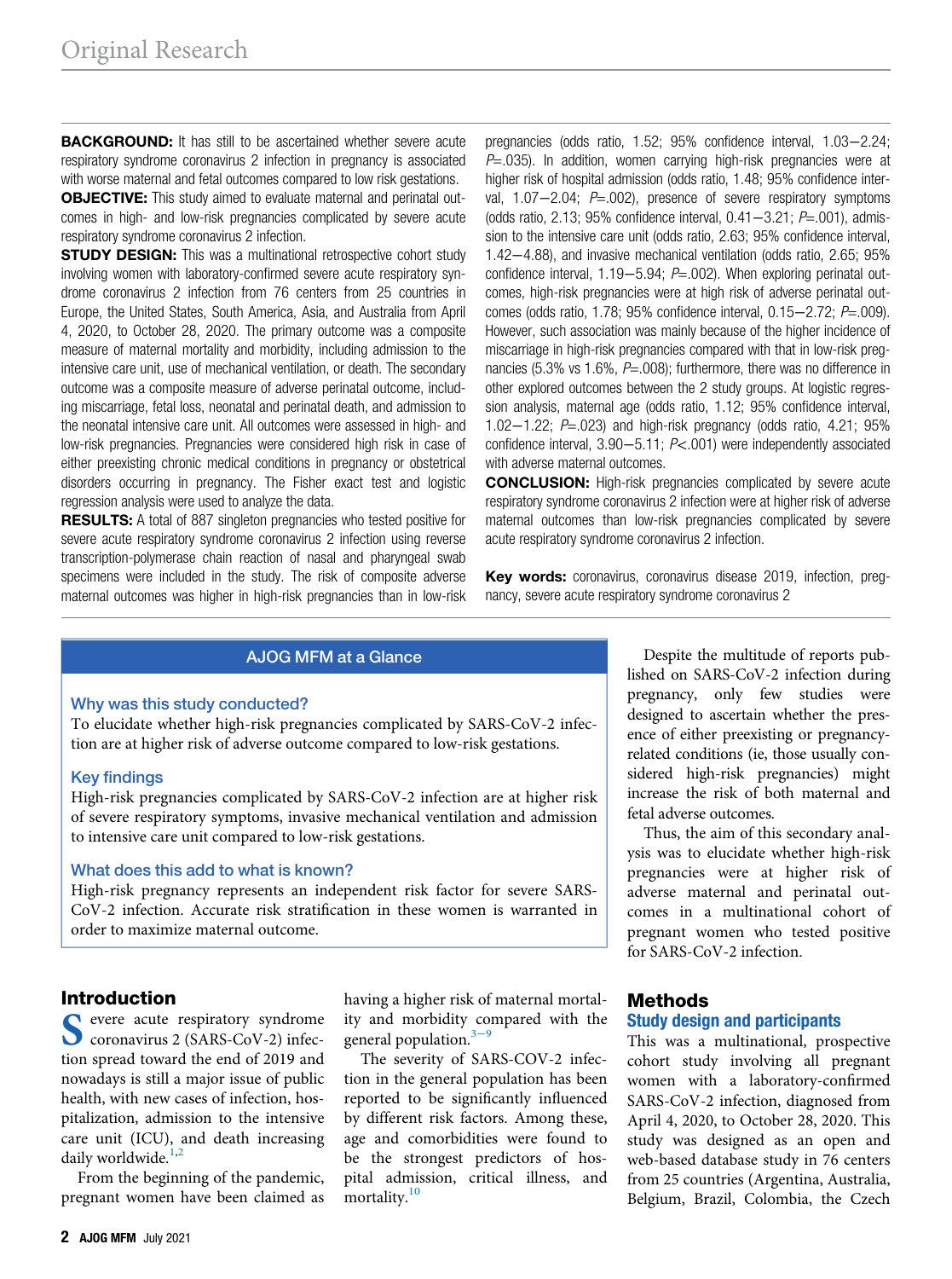Republic, Finland, Germany, Greece, Israel, Italy, North Macedonia, Peru, Portugal, the Republic of Kosovo, Romania, Russia, Serbia, Slovenia, Spain, Turkey, and the United States) by the World Association of Perinatal Medicine (WAPM) working group on coronavirus disease 2019 (COVID-19). The study was endorsed by the WAPM. The first phase of the study has already been published, which composed of data from April 4, 2020, to June 1,  $2020.<sup>4</sup>$  After that, some additional information for the study was added to the database and reevaluated by the contributors accordingly for the new database as WAPM COVID-19 Study Phase 2. Only confirmed cases with a real-time reverse transcriptase-polymerase chain reaction (RT-PCR) test were included in the evaluation.

SARS-CoV-2 was diagnosed on the basis of the World Health Organization interim guidance. $11$  A confirmed case of SARS-CoV-2 infection was defined as a positive result on a RT-PCR assay of nasal and pharyngeal swab specimens.<sup>12,13</sup> The inclusion criteria were women who tested positive for SARS-CoV-2 after an RT-PCR assay of nasal and pharyngeal swab specimens because of symptoms or exposure to infected individuals. Neonates from mothers who are positive of SARS-CoV-2 were usually tested within 24 hours after delivery with an RT-PCR assay of nasal and pharyngeal swab specimens.

Data on current exposure history, clinical symptoms or signs, laboratory findings, and maternal and perinatal outcomes were collected. All medical records were anonymized and sent to the coordinator center at the University of Naples Federico II (Naples, Italy) through the WAPM data platform or via an encrypted research electronic data capture data management platform. Data were entered into a computerized database and cross-checked. In case of missing data, requests for clarification were sent to the coordinator of each participating center.

## **Outcomes**

The primary outcome of this study was to compare the incidence of a composite measure of maternal mortality and morbidity, including at least 1 of the following: admission to the ICU, use of mechanical ventilation (defined as intubation, need for continuous positive airway pressure, extracorporeal membrane oxygenation), severe respiratory symptoms (including dyspnea and shortness of breath), or death in high-risk vs lowrisk pregnancies.

The secondary outcomes were a composite score of adverse perinatal outcome, including miscarriage, intrauterine death, neonatal death (NND), admission to the neonatal ICU (NICU), and individual components of both primary and secondary outcomes. Miscarriage was defined as pregnancy loss before 22 weeks of gestation or fetal loss at or after 22 weeks of gestation, whereas NND was defined as death of a live-born infant within the first 28 days of life. Perinatal death was defined as fetal loss and NND.

Further details on the criteria for maternal admission to the ICU and neonatal admission to the NICU are more extensively described elsewhere.<sup>9</sup>

All these outcomes were assessed in high-risk pregnancies and compared with outcomes in low-risk pregnancies. Pregnancies were considered high risk in case of either preexisting chronic medical conditions in pregnancy (pregestational diabetes mellitus, chronic hypertension, or autoimmune disease) or obstetrical disorders occurring in pregnancy (preeclampsia, gestational hypertension, or gestational diabetes mellitus). Regarding the specific medical complications affecting pregnancy, chronic hypertension was defined as hypertension that precedes pregnancy or was present on at least 2 occasions before the 20th week of gestation. Preeclampsia was defined as the new onset of hypertension and proteinuria or the new onset of hypertension and significant end-organ dysfunction with or without proteinuria after 20 weeks of gestation or after birth in a previously normotensive woman, whereas gestational hypertension was defined as a blood pressure of ≥140/90 mm Hg on 2

occasions (at least 4 hours apart) during pregnancy after 20 weeks of gestation in a previously normotensive patient, without the presence of proteinuria or other clinical features suggestive of preeclampsia. Finally, gestational diabetes mellitus was defined as any degree of glucose intolerance with onset or first recognition during pregnancy after 75 g or 100 g of oral glucose tolerance test according to each country-specific guideline.

To elucidate the rate of vertical transmission, all newborns included in this cohort were tested at birth.

#### Statistical analysis

Statistical analysis was performed using the Statistical Package for the Social Sciences (version 19.0; IBM Inc, Armonk, NY) and using Stata (version 13.1; Stata Corp, College Station, TX). Continuous variables were reported as mean $\pm$ standard deviation, whereas categorical variables were reported as number (percentage). Univariate comparisons of dichotomous data were performed with the use of the chi-squared test with continuity correction. Comparisons between the groups were performed with the use of the  $t$  test to test group means by assuming equal within-group variances for parametric data and with the use of Wilcoxon and Mann-Whitney tests for nonparametric data. Multivariate analysis was performed to evaluate potential predictors of the primary outcome. Logistic regression was reported as adjusted odds ratio (aOR) with 95% confidence interval (CI). A P value of <.05 was considered statistically significant.

#### Results

# General characteristics of the included women

During the study period, 887 women with singleton viable high-risk pregnancies (122 with chronic preexisting complications and 86 with medical complications occurring during gestation) at the time of assessment, positive for SARS-CoV-2 after RT-PCR of nasal and pharyngeal swab specimens, in 72 centers from 22 countries were included in the study.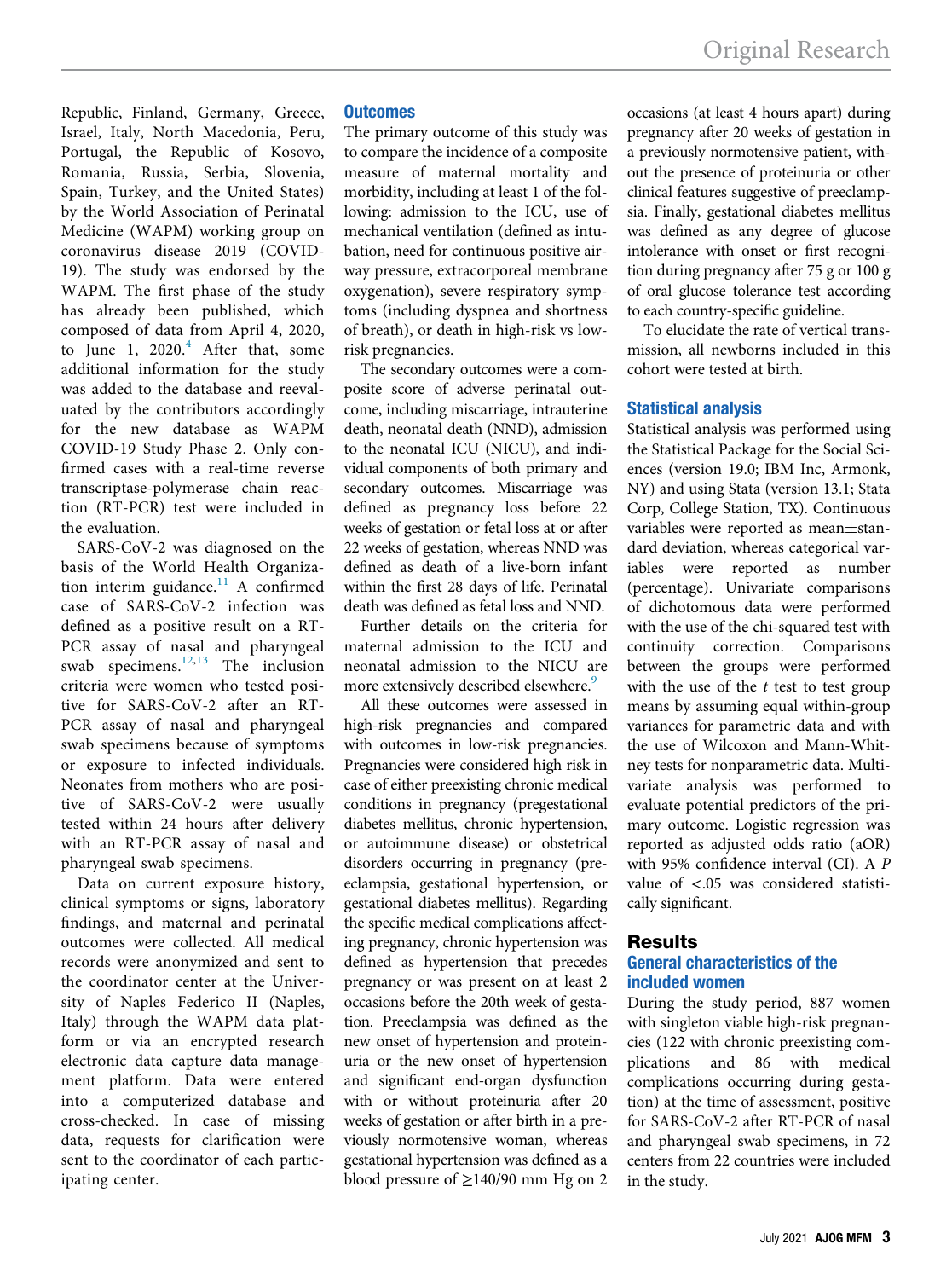## TABLE 1

# Comparison of different characteristics in high- vs low-risk pregnancies complicated by severe acute respiratory syndrome coronavirus 2 infection

| Characteristic                                                        | High-risk pregnancies(n=208) | No high-risk pregnancies(n=679) | P value             |
|-----------------------------------------------------------------------|------------------------------|---------------------------------|---------------------|
| Maternal and pregnancy characteristics                                |                              |                                 |                     |
| Maternal age                                                          | 34.16±6.80                   | 31.39±5.50                      | < .001 <sup>a</sup> |
| Gestational age at diagnosis of infection (wk)                        | 30.26±9.80                   | 29.65±9.60                      | .425                |
| <b>Nulliparity</b>                                                    | 75 (36.1)                    | 219 (32.3)                      | .313                |
| Smoking before or during pregnancy                                    | 11(5.3)                      | 21(3.1)                         | .140                |
| Preterm birth at <37 wk of gestation                                  | 33 (15.9)                    | 61(9.0)                         | .007 <sup>a</sup>   |
| Preterm birth at <34 wk of gestation                                  | 14(6.7)                      | 27(4.0)                         | .129                |
| Vaginal delivery                                                      | 145 (69.7)                   | 527 (77.6)                      | .026 <sup>a</sup>   |
| Cesarean delivery                                                     | 63 (30.3)                    | 152 (22.4)                      | .026 <sup>a</sup>   |
| Clinical, radiological and laboratory findings                        |                              |                                 |                     |
| Symptomatic infection                                                 | 106 (51.0)                   | 411 (60.5)                      | .016 <sup>a</sup>   |
| Asymptomatic infection                                                | 102 (49.0)                   | 268 (39.5)                      | .016 <sup>a</sup>   |
| Fever                                                                 | 50 (24.0)                    | 206 (30.3)                      | .081                |
| High-grade fever                                                      | 20(9.6)                      | 14(2.1)                         | < .001 <sup>a</sup> |
| Cough                                                                 | 52 (25.0)                    | 185 (27.2)                      | .591                |
| Myalgia                                                               | 28 (13.5)                    | 129 (19.0)                      | .078                |
| Anosmia                                                               | 11(5.3)                      | 47 (6.9)                        | .521                |
| GI symptoms                                                           | 4(1.9)                       | 23(3.9)                         | .360                |
| Positive chest CT scan                                                | 34 (16.3)                    | 20(2.9)                         | < .001 <sup>a</sup> |
| Lymphopenia                                                           | 109 (52.4)                   | 311 (45.8)                      | .096                |
| Thrombocytopenia                                                      | 27 (13.0)                    | 31(4.6)                         | < .001 <sup>a</sup> |
| Increased LDH levels                                                  | 29 (13.9)                    | 24(3.5)                         | < .001 <sup>a</sup> |
| Pharmacologic treatments                                              |                              |                                 |                     |
| <b>LMWH</b>                                                           | 58 (27.9)                    | 125 (18.4)                      | .139                |
| Antibiotics                                                           | 61 (29.3)                    | 209 (30.8)                      | .731                |
| Any antiviral drug                                                    | 67 (32.2)                    | 142 (20.9)                      | < .001 <sup>a</sup> |
| Hydroxychloroquine                                                    | 46 (22.1)                    | 122 (18.0)                      | .189                |
| Data are presented as number (percentage) or mean±standard deviation. |                              |                                 |                     |

CT, computerized tomography; LDH, lactate dehydrogenase; LMWH, low-molecular-weight heparin.

<sup>a</sup> Values are statistically significant.

D'Antonio. Outcome of severe acute respiratory syndrome coronavirus 2 in high- vs low-risk pregnancies. Am J Obstet Gynecol MFM 2021.

General characteristics of the study population are reported in Table 1. Maternal age was higher in high-risk pregnancies than in low-risk pregnancies  $(34.16±6.80 \text{ vs } 31.39±5.50; P<.001);$ however, there was no difference in the mean gestational age at diagnosis of infection ( $P = .425$ ), nulliparity ( $P = .313$ ), and smoking status  $(P=.140)$  (Table 1). Regarding the obstetrical outcomes, women with high-risk pregnancies had a higher incidence of preterm delivery at <37 weeks of gestation than women with non−high-risk pregnancies (15.9% vs 9.0%;  $P=.007$ ); however, there was no difference between the 2 groups regarding the occurrence of preterm delivery at <34 weeks of gestation. Furthermore, high-risk pregnancies were more likely delivered by cesarean delivery compared with controls (30.3% vs 22.4%; P=.026). In addition, there were 3 cases of maternal deaths. The first maternal death occurred in a high-risk pregnancy with type II diabetes mellitus. The woman presented to the hospital at 33 weeks of gestation with stillbirth. The woman was febrile and unconscious. Chest radiography showed pulmonary infiltrates and atelectasis with elevated left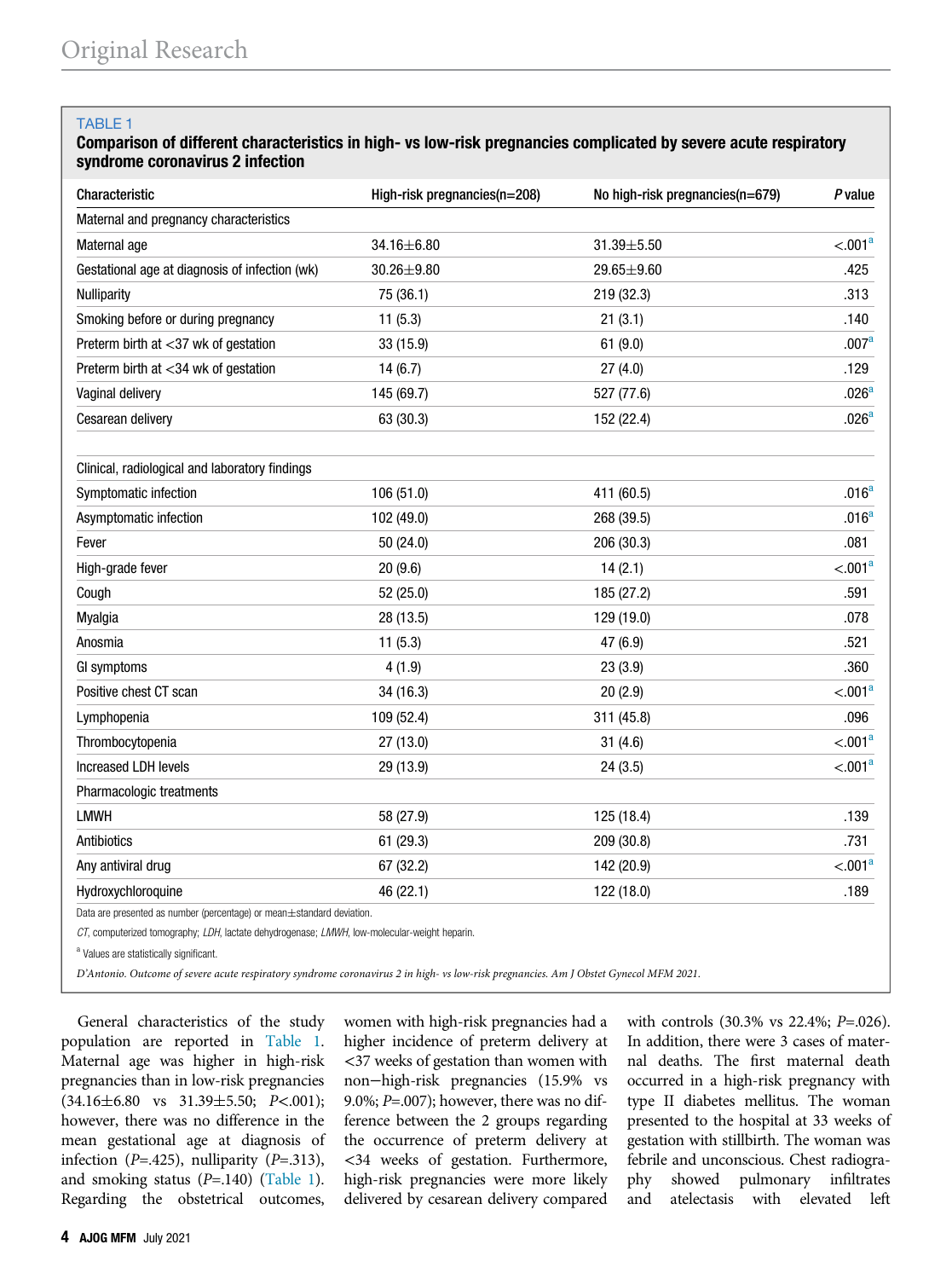#### TABLE 2

Comparison of the different maternal and fetal outcomes in high- vs low-risk pregnancies complicated by severe acute respiratory syndrome coronavirus 2 infection

| High-risk pregnancies(n=208) | No high-risk pregnancies(n=679) | <b>P</b> value      |
|------------------------------|---------------------------------|---------------------|
| 46 (22.1)                    | 107 (15.8)                      | .036 <sup>a</sup>   |
| 85 (40.9)                    | 216 (31.8)                      | .019 <sup>a</sup>   |
| 44 (21.2)                    | 76 (11.2)                       | < 0.01 <sup>a</sup> |
| 19(9.1)                      | 25(3.7)                         | .003 <sup>a</sup>   |
| 11(5.3)                      | 14(2.1)                         | .027 <sup>a</sup>   |
| 37(17.8)                     | 74 (10.9)                       | .012 <sup>a</sup>   |
| 11(5.3)                      | 11(1.6)                         | .008 <sup>a</sup>   |
| 2(1.0)                       | 3(0.4)                          | .334                |
| 2(1.0)                       | 6(0.8)                          | 1.000               |
| 4(2.0)                       | 9(1.2)                          | .516                |
| 18(8.7)                      | 54(8.0)                         | .772                |
|                              |                                 |                     |
|                              |                                 |                     |

D'Antonio. Outcome of severe acute respiratory syndrome coronavirus 2 in high- vs low-risk pregnancies. Am J Obstet Gynecol MFM 2021.

hemidiaphragm. The woman was admitted to the ICU and intubated but died with acute kidney injury and cardiac arrest. The second and third deaths occurred in 2 non−high-risk pregnant women aged 25 and 27 years old, respectively, presenting to the emergency department with severe respiratory symptoms requiring admission to the ICU. Details of these 3 maternal deaths are reported in a previous study from our group.<sup>4</sup>

The risk of composite adverse maternal outcomes was higher in high-risk pregnancies than in low-risk pregnancies with an OR of 1.52 (95% CI, 1.03−2.24;  $P=.035$ ) (Table 2). In addition, women carrying high-risk pregnancies were at higher risk of the following: admission to the hospital (OR, 1.48; 95% CI, 1.07− 2.04; P=.002), presence of severe respiratory symptoms (aOR, 2.13; 95% CI, 1.41 −3.21; P=.001), admission to the ICU (aOR, 2.63; 95% CI, 1.42−4.88), and invasive mechanical ventilation (OR, 2.65; 95% CI, 1.19−5.94; P=.002).

When exploring perinatal outcomes, high-risk pregnancies were at high risk of adverse perinatal outcomes with an aOR of 1.78 (95% CI, 0.15−2.72;  $P=.009$ ). However, such association was mainly because of the higher incidence of miscarriage in high-risk pregnancies

than in low-risk pregnancies (5.3% vs 1.6%;  $P=.008$ ; however, there was no difference in the occurrence of fetal loss  $(P=.334)$ , NND  $(P=1.000)$ , perinatal death  $(P=.516)$ , and admission to the NICU ( $P = .772$ ) between high- and lowrisk pregnancies complicated by SARS-CoV-2 infection.

At logistic regression analysis, maternal age (aOR, 1.12; 95% CI, 1.02−1.22 per 10 year increase; P=.023) and the presence of high-risk pregnancies (aOR, 4.21; 95% CI, 3.90−5.11; P<.001) were independently associated with adverse maternal outcomes; furthermore, maternal age (aOR, 1.33; 95% CI, 1.19−1.47 per 10 year increase; P=.019) was the only factor associated with adverse perinatal outcome.

# **Discussion** Main findings

This secondary analysis of the WAPM study—a multinational cohort study, including 388 pregnant women with confirmed SARS-CoV-2 infection from 72 centers—showed that the rates of composite adverse maternal outcomes, severe respiratory symptoms, and invasive ventilation in high-risk pregnancies were significantly higher than in lowrisk pregnancies. Conversely, there was no difference found when assessing for

fetal outcomes in high-risk pregnancies compared with that in low-risk pregnancies.

# Strengths and limitations

The strength and limitation of this analysis were essentially those inherent in the primary analysis.<sup>4</sup> The enrollment of only women with laboratory-confirmed SARS-CoV-2 infection, the large sample, the inclusion of both university and community hospitals from different countries, and the multitude of outcomes explored represented the major strengths of this study. The major limitation of this study was that the study population mostly came from women referred for suspected SARS-CoV-2 infection, because of symptoms or exposure, and consequently tested for RT-PCR of nasal and pharyngeal swab specimens, thus leading to an intuitively lower percentage of asymptomatic women in the study cohort. More importantly, the inclusion of women mainly presenting with symptoms or being tested positive for close contact with people with SARS-CoV-2 represented an inclusion bias, and it may be entirely possible that the rate of adverse outcomes reported in women with high-risk pregnancy from this series may represent an overestimation of the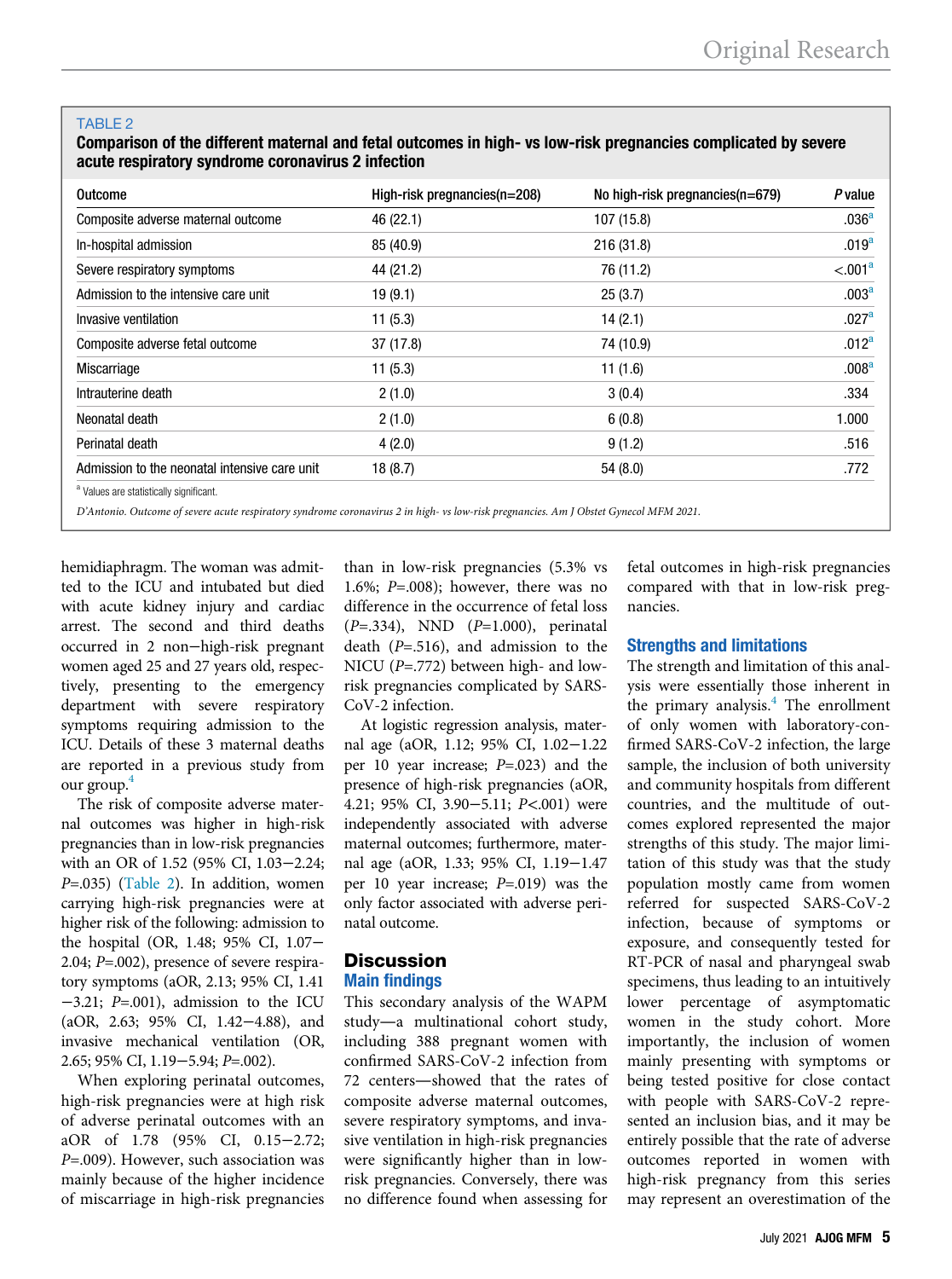actual occurrence of these outcomes in the overall general population of pregnant women with SARS-CoV-2 infection. Another major limitation was represented by the fact that we could not stratify the analysis according to the specific pregnancy or prepregnancy comorbidity because the small number of cases per subgroup category would have affected the robustness of the results. Furthermore, different income levels of countries and healthcare systems and the heterogeneity in the management of both the mother and fetus might have independently affected perinatal outcomes. Finally, the contribution of each center in providing the data and definitions of the different pregnancy complications (ie, gestational diabetes mellitus) were not homogenous. In this scenario, it may be entirely possible that the study population included the most severe spectrum of SARS-CoV-2 infection in pregnancy.

## Implications for clinical practice and research

Since the beginning of the pandemic outbreak, pregnancy has been extensively evaluated as a potential high-risk condition because of physiological changes that might predispose pregnant women to a more severe clinical course of COVID-19 compared with the nonpregnant population.4,5

One of the largest systematic reviews currently published on this topic showed that pregnant and recently pregnant women affected by COVID-19 were significantly more likely to need admission to the ICU and invasive ventilation than nonpregnant women of reproductive age and that increased maternal age, higher body mass index, chronic hypertension, and preexisting diabetes mellitus were all significantly associated with a more severe course of COVID-19 in pregnancy. Moreover, preexisting maternal comorbidities represented a risk factor for admission to the ICU and for invasive ventilation.<sup>9</sup>

The presence of higher risk of adverse outcomes in patients affected by COVID-19 is a well-known issue in the general population and has been

reported early in the beginning of the pandemic: cardiovascular diseases, diabetes mellitus, hypertension, and obesity have been all shown to be strong predictors of mortality and severe morbidity in people with SARS-CoV-2 infection, particularly in patient with increasing age, $14-17$  although the strength of this association persists when considering only young adults.<sup>18,19</sup>

The findings from this study confirmed what was previously shown in both the general population and pregnant women, as the presence of either preexisting or obstetrical conditions was associated with a significantly higher risk of composite adverse maternal outcomes, severe respiratory morbidity, and need for invasive ventilation. Conversely, the association between SARS-CoV-2 infection and high-risk pregnancy did not significantly influence perinatal outcomes.

# **Conclusions**

In this study, high-risk pregnancies, complicated by SARS-CoV-2 infection, were at higher risk of adverse outcomes, mostly respiratory, than low-risk pregnancies. Accurate risk stratification of women presenting with suspected SARS-CoV-2 infection in pregnancy is warranted to identify a subset of women who may benefit from a tailored management, to improve maternal outcomes.

# References

1. [Perlman S. Another decade, another coro](http://refhub.elsevier.com/S2589-9333(21)00024-0/sbref0001)[navirus. N Engl J Med 2020;382:760](http://refhub.elsevier.com/S2589-9333(21)00024-0/sbref0001)–2.

2. World Health Organization. WHO coronavirus disease (COVID-19) dashboard. Available at: [https://covid19.who.int/.](https://covid19.who.int/) Accessed 26 October 2020.

3. Centers for Disease Control and Prevention. Data on COVID-19 during pregnancy: birth and infant outcomes. Available at: [https://www.](https://www.cdc.gov/coronavirus/2019-ncov/cases-updates/special-populations/birth-data-on-covid-19.html) [cdc.gov/coronavirus/2019-ncov/cases-up](https://www.cdc.gov/coronavirus/2019-ncov/cases-updates/special-populations/birth-data-on-covid-19.html) [dates/special-populations/birth-data-on-covid-](https://www.cdc.gov/coronavirus/2019-ncov/cases-updates/special-populations/birth-data-on-covid-19.html)[19.html.](https://www.cdc.gov/coronavirus/2019-ncov/cases-updates/special-populations/birth-data-on-covid-19.html) Accessed December 2020.

4. [Di Mascio D, Khalil A, Saccone G, et al. Out](http://refhub.elsevier.com/S2589-9333(21)00024-0/sbref0004)[come of coronavirus spectrum infections](http://refhub.elsevier.com/S2589-9333(21)00024-0/sbref0004) [\(SARS, MERS, COVID-19\) during pregnancy: a](http://refhub.elsevier.com/S2589-9333(21)00024-0/sbref0004) [systematic review and meta-analysis. Am J](http://refhub.elsevier.com/S2589-9333(21)00024-0/sbref0004) [Obstet Gynecol MFM 2020;2:100107.](http://refhub.elsevier.com/S2589-9333(21)00024-0/sbref0004)

5. [WAPM \(World Association of Perinatal Medi](http://refhub.elsevier.com/S2589-9333(21)00024-0/sbref0005)[cine\) Working Group on COVID-19. Maternal](http://refhub.elsevier.com/S2589-9333(21)00024-0/sbref0005) [and perinatal outcomes of pregnant women](http://refhub.elsevier.com/S2589-9333(21)00024-0/sbref0005) [with SARS-COV-2 infection. Ultrasound Obstet](http://refhub.elsevier.com/S2589-9333(21)00024-0/sbref0005) [Gynecol 2020;57:232](http://refhub.elsevier.com/S2589-9333(21)00024-0/sbref0005)–41.

6. [Di Mascio D, Sen C, Saccone G, et al. Risk](http://refhub.elsevier.com/S2589-9333(21)00024-0/sbref0006) [factors associated with adverse fetal outcomes](http://refhub.elsevier.com/S2589-9333(21)00024-0/sbref0006) [in pregnancies affected by coronavirus disease](http://refhub.elsevier.com/S2589-9333(21)00024-0/sbref0006) [2019 \(COVID-19\): a secondary analysis of the](http://refhub.elsevier.com/S2589-9333(21)00024-0/sbref0006) [WAPM study on COVID-19. J Perinat Med](http://refhub.elsevier.com/S2589-9333(21)00024-0/sbref0006) [2020;48:950](http://refhub.elsevier.com/S2589-9333(21)00024-0/sbref0006)–8.

7. [Huntley BJF, Huntley ES, Di Mascio D, Chen](http://refhub.elsevier.com/S2589-9333(21)00024-0/sbref0007) [T, Berghella V, Chauhan SP. Rates of maternal](http://refhub.elsevier.com/S2589-9333(21)00024-0/sbref0007) [and perinatal mortality and vertical transmission](http://refhub.elsevier.com/S2589-9333(21)00024-0/sbref0007) [in pregnancies complicated by severe acute](http://refhub.elsevier.com/S2589-9333(21)00024-0/sbref0007) [respiratory syndrome coronavirus 2 \(SARS-Co-](http://refhub.elsevier.com/S2589-9333(21)00024-0/sbref0007)[V-2\) infection: a systematic review. Obstet](http://refhub.elsevier.com/S2589-9333(21)00024-0/sbref0007) [Gynecol 2020;136:303](http://refhub.elsevier.com/S2589-9333(21)00024-0/sbref0007)–12.

8. [Dubey P, Reddy SY, Manuel S, Dwivedi AK.](http://refhub.elsevier.com/S2589-9333(21)00024-0/sbref0008) [Maternal and neonatal characteristics and](http://refhub.elsevier.com/S2589-9333(21)00024-0/sbref0008) [outcomes among COVID-19 infected women:](http://refhub.elsevier.com/S2589-9333(21)00024-0/sbref0008) [an updated systematic review and meta-anal](http://refhub.elsevier.com/S2589-9333(21)00024-0/sbref0008)[ysis. Eur J Obstet Gynecol Reprod Biol](http://refhub.elsevier.com/S2589-9333(21)00024-0/sbref0008) [2020;252:490](http://refhub.elsevier.com/S2589-9333(21)00024-0/sbref0008)–501.

9. [Juan J, Gil MM, Rong Z, Zhang Y, Yang H,](http://refhub.elsevier.com/S2589-9333(21)00024-0/sbref0009) [Poon LC. Effect of coronavirus disease 2019](http://refhub.elsevier.com/S2589-9333(21)00024-0/sbref0009) [\(COVID-19\) on maternal, perinatal and neonatal](http://refhub.elsevier.com/S2589-9333(21)00024-0/sbref0009) [outcome: systematic review. Ultrasound Obstet](http://refhub.elsevier.com/S2589-9333(21)00024-0/sbref0009) [Gynecol 2020;56:15](http://refhub.elsevier.com/S2589-9333(21)00024-0/sbref0009)–27.

10. [Allotey J, Stallings E, Bonet M, et al. Clinical](http://refhub.elsevier.com/S2589-9333(21)00024-0/sbref0010) [manifestations, risk factors, and maternal and](http://refhub.elsevier.com/S2589-9333(21)00024-0/sbref0010) [perinatal outcomes of coronavirus disease](http://refhub.elsevier.com/S2589-9333(21)00024-0/sbref0010) [2019 in pregnancy: living systematic review](http://refhub.elsevier.com/S2589-9333(21)00024-0/sbref0010) [and meta-analysis. BMJ 2020;370:m3320.](http://refhub.elsevier.com/S2589-9333(21)00024-0/sbref0010)

11. [Petrilli CM, Jones SA, Yang J, et al. Factors](http://refhub.elsevier.com/S2589-9333(21)00024-0/sbref0011) [associated with hospital admission and critical](http://refhub.elsevier.com/S2589-9333(21)00024-0/sbref0011) [illness among 5279 people with coronavirus](http://refhub.elsevier.com/S2589-9333(21)00024-0/sbref0011) [disease 2019 in New York City: prospective](http://refhub.elsevier.com/S2589-9333(21)00024-0/sbref0011) [cohort study. BMJ 2020;369:m1966.](http://refhub.elsevier.com/S2589-9333(21)00024-0/sbref0011)

12. World Health Organization. Clinical management of severe acute respiratory infection when novel coronavirus (nCoV) infection is suspected. Available at: [https://www.who.int/publications/i/](https://www.who.int/publications/i/item/10665-332299) [item/10665-332299.](https://www.who.int/publications/i/item/10665-332299) Accessed December 2020.

13. [Guan WJ, Ni ZY, Hu Y, et al. Clinical char](http://refhub.elsevier.com/S2589-9333(21)00024-0/sbref0013)[acteristics of coronavirus disease 2019 in](http://refhub.elsevier.com/S2589-9333(21)00024-0/sbref0013) [China. N Engl J Med 2020;382:1708](http://refhub.elsevier.com/S2589-9333(21)00024-0/sbref0013)–20.

14. [Huang C, Wang Y, Li X, et al. Clinical fea](http://refhub.elsevier.com/S2589-9333(21)00024-0/sbref0014)[tures of patients infected with 2019 novel coro](http://refhub.elsevier.com/S2589-9333(21)00024-0/sbref0014)[navirus in Wuhan, China. Lancet](http://refhub.elsevier.com/S2589-9333(21)00024-0/sbref0014) [2020;395:497](http://refhub.elsevier.com/S2589-9333(21)00024-0/sbref0014)–506.

15. [Harrison SL, Fazio-Eynullayeva E, Lane DA,](http://refhub.elsevier.com/S2589-9333(21)00024-0/sbref0015) [Underhill P, Lip GYH. Comorbidities associated](http://refhub.elsevier.com/S2589-9333(21)00024-0/sbref0015) [with mortality in 31,461 adults with COVID-19](http://refhub.elsevier.com/S2589-9333(21)00024-0/sbref0015) [in the United States: a federated electronic](http://refhub.elsevier.com/S2589-9333(21)00024-0/sbref0015) [medical record analysis. PLoS Med 2020;17:](http://refhub.elsevier.com/S2589-9333(21)00024-0/sbref0015) [e1003321.](http://refhub.elsevier.com/S2589-9333(21)00024-0/sbref0015)

16. [Petrilli CM, Jones SA, Yang J, et al. Factors](http://refhub.elsevier.com/S2589-9333(21)00024-0/sbref0016) [associated with hospital admission and critical](http://refhub.elsevier.com/S2589-9333(21)00024-0/sbref0016) [illness among 5279 people with coronavirus](http://refhub.elsevier.com/S2589-9333(21)00024-0/sbref0016) [disease 2019 in New York City: prospective](http://refhub.elsevier.com/S2589-9333(21)00024-0/sbref0016) [cohort study. BMJ 2020;369:m1966.](http://refhub.elsevier.com/S2589-9333(21)00024-0/sbref0016)

17. [CDC COVID-19 Response Team. Prelimi](http://refhub.elsevier.com/S2589-9333(21)00024-0/sbref0017)[nary estimates of the prevalence of selected](http://refhub.elsevier.com/S2589-9333(21)00024-0/sbref0017) [underlying health conditions among patients](http://refhub.elsevier.com/S2589-9333(21)00024-0/sbref0017) [with coronavirus disease 2019 - United](http://refhub.elsevier.com/S2589-9333(21)00024-0/sbref0017)